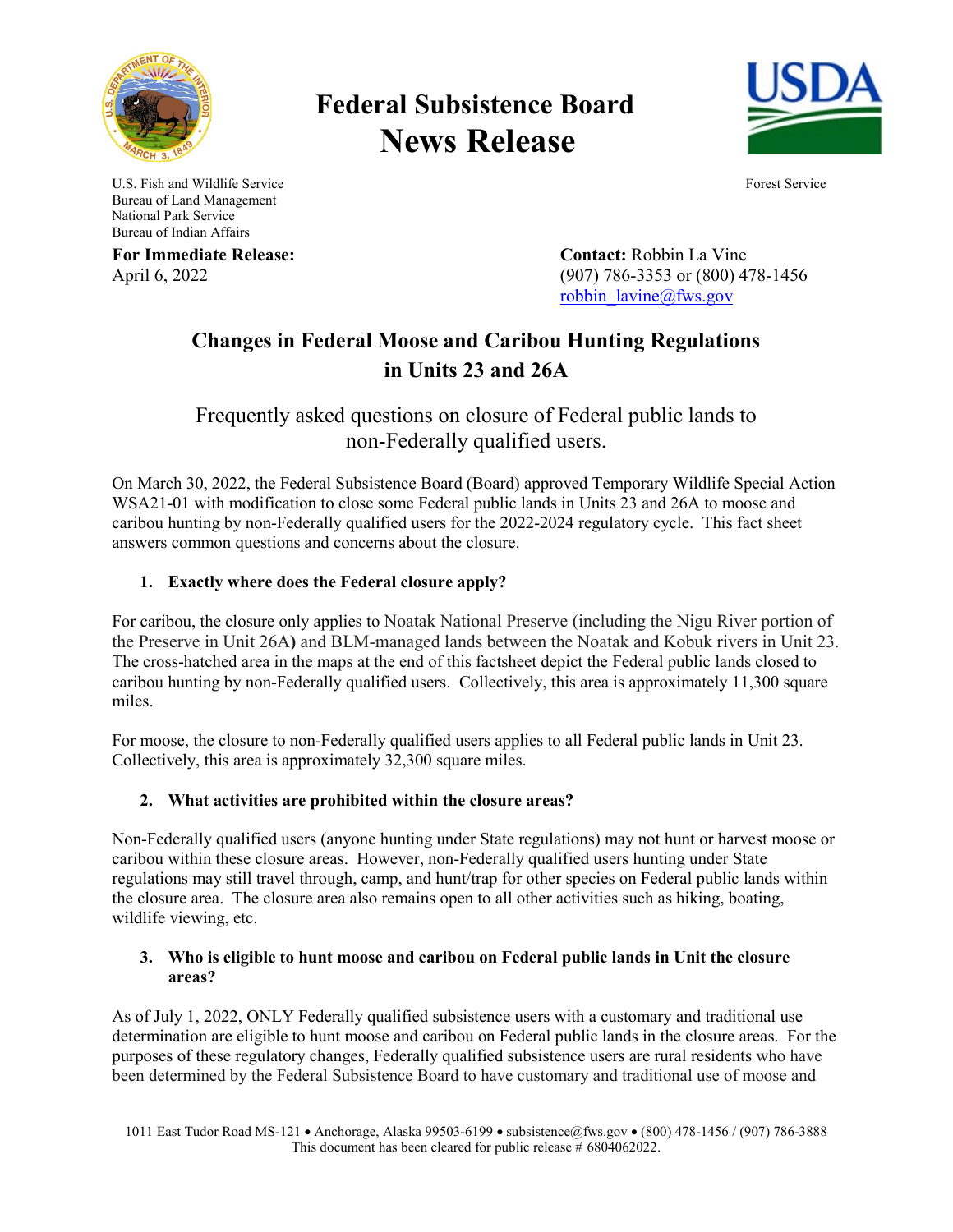caribou in Units 23 and 26A. For customary and traditional use determinations see 50 CFR 100.24 or the Federal subsistence regulations book at: [https://www.doi.gov/sites/doi.gov/files/uploads/2018-20\\_wildlife\\_regs\\_book\\_final\\_web\\_3.pdf](https://www.doi.gov/sites/doi.gov/files/uploads/2018-20_wildlife_regs_book_final_web_3.pdf)

#### **4. How long will these closures be in effect?**

These closures are effective August 1-September 30, 2022 and August 1-September 30, 2023, also described as the 2022-2023 and 2023-2024 seasons or the 2022-2024 regulatory cycle.

#### **5. Can a non-Federally qualified user take moose and caribou on gravel bars along navigable waters below the "ordinary high water mark" when the adjacent uplands are Federal public lands?**

Yes. Please note, however, the take of swimming moose is prohibited under Federal and State law in all portions of Units 23 and 26A. *See* 50 CFR 100.26(b)(4) and 5 AAC 92.085(7).

#### **6. How is "ordinary high water mark" defined?**

The ordinary high water mark means "that line on the shore established by the fluctuations of water and indicated by physical characteristics such as a clear, natural line impressed on the bank, shelving, changes in the character of soil, destruction of terrestrial vegetation, the presence of litter and debris, or other appropriate means that consider the characteristics of the surrounding areas" (33 CFR 328.3).

#### **7. Can a non-Federally qualified user help a Federally qualified subsistence user hunt caribou or moose in the closed areas?**

If you are not eligible to hunt caribou or moose, you can be present but CANNOT participate in the taking of caribou or moose on Federal public lands in the closure area. Once the take is complete, you may assist the hunter with the cleaning, salvage, or processing of a legally harvested animal. *Take* **or** *taking,* as used with respect to fish or wildlife, means to pursue, hunt, shoot, trap, net, capture, collect, kill, harm, or attempt to engage in any such conduct. *See* 50 CFR 100.4.

#### **8. Why did the Board enact this closure?**

Similar to Emergency Orders issued by the Alaska Department of Fish and Game, the Federal Subsistence Management Program can make in-season, out-of-cycle, temporary regulation changes through the Special Action process. The Northwest Arctic Subsistence Regional Advisory Council submitted a request to close Federal public lands in Units 23 and 26A to the harvest of caribou and moose by non-Federally qualified users from August 1 through September 30, 2021. In June 2021, the Federal Subsistence Board (Board) deferred this request to 2022. Following deferral, the request was divided into WSA21-01a (caribou) and WSA21-01b (moose). The Board acted on the deferred request at a public meeting held by teleconference March 30, 2022.

The Board approved WSA21-01a with modification to close a portion of Units 23 and 26A to caribou hunting by non-Federally qualified users. The Board stated this modification is a reasonable compromise that provides for the continuation of subsistence uses and the conservation of the Western Arctic Caribou Herd (WACH), while precluding unnecessary restrictions on non-Federally qualified users. The partial closure targets the areas of highest user conflicts and minimizes potential disruptions to caribou migration. The Board also expressed concern over the 24% WACH population decline over the past two years, which prompted the WACH Working Group to change the herd's management level to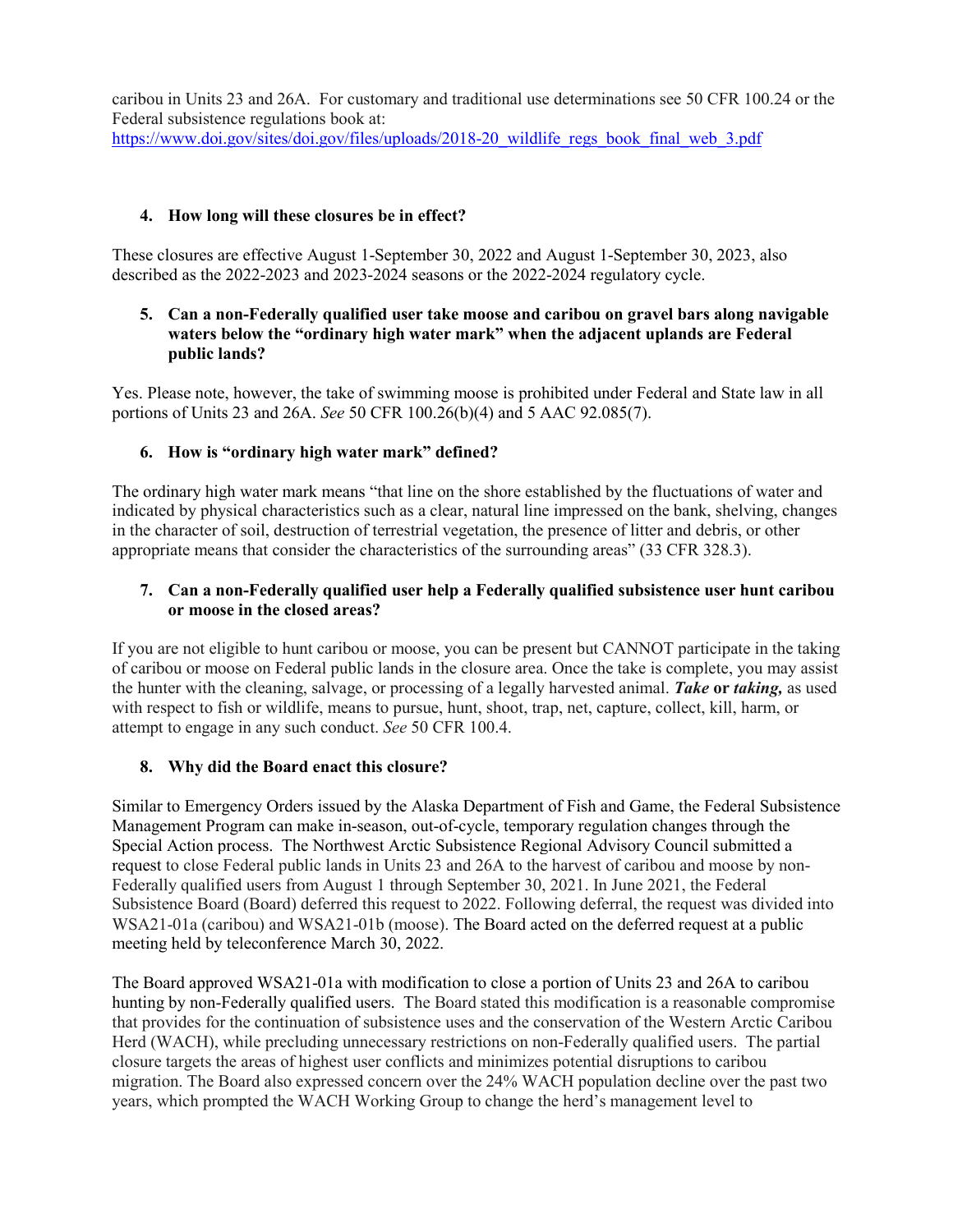

# **Federal Subsistence Board News Release**



U.S. Fish and Wildlife Service Forest Service Forest Service Bureau of Land Management National Park Service Bureau of Indian Affairs

preservative declining. One management recommendation under this level is closure of some Federal lands. The Board also referenced support of the closure by affected Regional Advisory Councils.

The Board approved WSA21-01b with modification to close moose hunting to non-Federally qualified subsistence users on Federal public lands in Unit 23 only. The Board stated the closure in Unit 23 provides more subsistence harvest opportunity and is necessary to conserve the moose population, which has declined substantially; the harvestable surplus may also be exceeded. In contrast, moose harvest by non-Federally qualified users in Unit 26A is very low and unlikely to affect that moose population. The Board also referenced support of the closure by affected Regional Advisory Councils.

The Board approved both WSA21-01a (caribou) and WSA21-01b (moose) with modification for two regulatory years to assess the effectiveness of the closures and to reduce the administrative burden of processing additional special action requests in 2023 when caribou and moose population numbers are unlikely to increase significantly in these units from one year to the next.

### **9. Who should I contact if I have further questions about this closure?**

Please contact the Office of Subsistence Management at (907) 786-3888, (800) 478-1456 or Subsistence@fws.gov.

Additional information on the Federal Subsistence Management Program may be found on the web at [www.doi.gov/subsistence](http://www.doi.gov/subsistence) or by visiting [www.facebook.com/subsistencealaska.](http://www.facebook.com/subsistencealaska)

**Missing out on the latest Federal subsistence issues?** If you'd like to receive emails and notifications on the Federal Subsistence Management Program you may subscribe for regular updates by emailing [fws-fsb-subsistence-request@lists.fws.gov.](mailto:fws-fsb-subsistence-request@lists.fws.gov?subject=Help)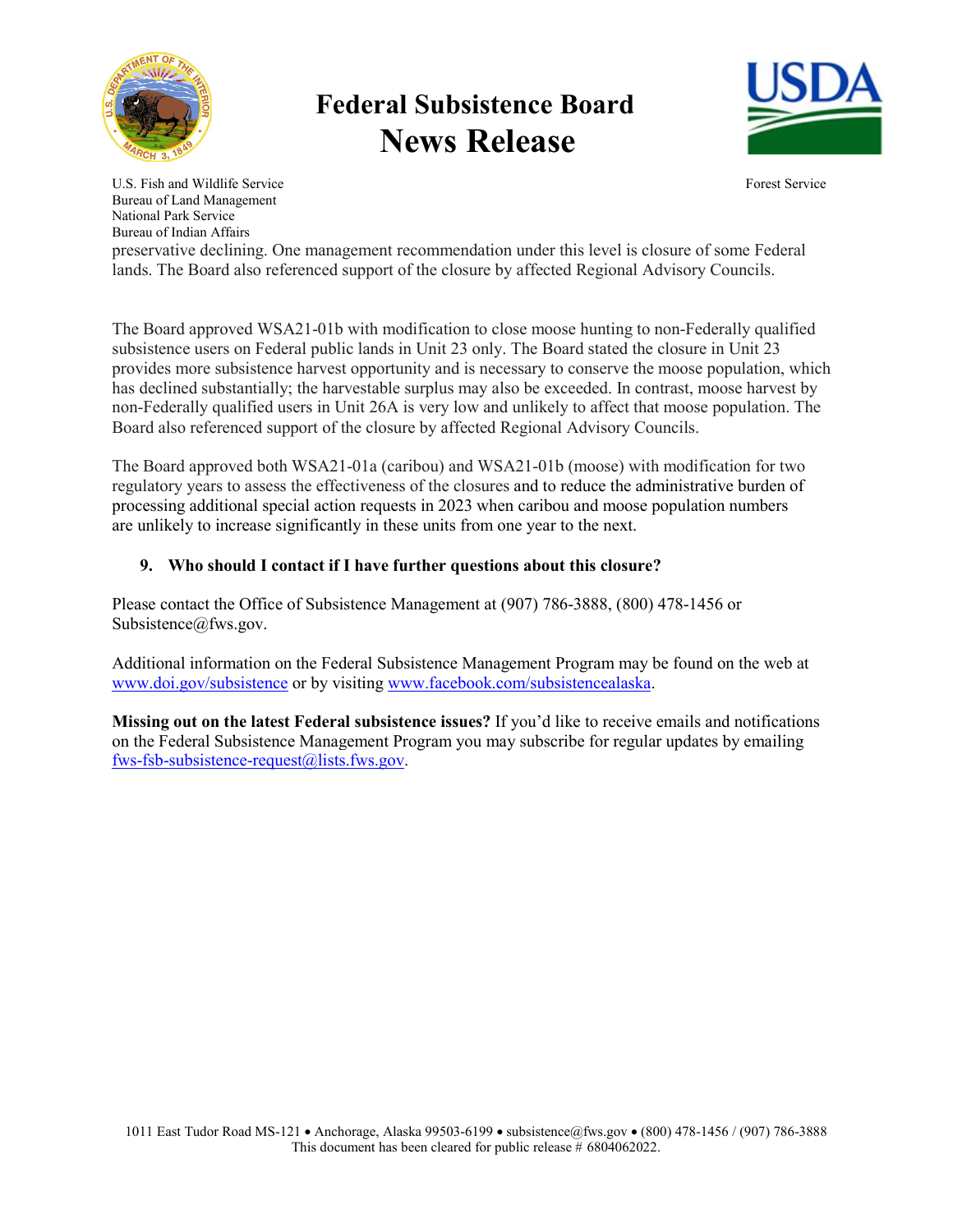

Map showing extent of the temporary Federal public lands closure to hunting for caribou by non-Federally qualified users (NFQUs) in Units 23 and 26A. The closure applies Aug. 1-Sept. 30 during the 2022-2023 and 2023-2024 hunting seasons.

These maps are provided for graphical purposes only. They do not represent a legal survey. While every effort has been made to ensure they are accurate and reliable, the Office of Subsistence Management – USFWS makes no warranty, expressed or implied, nor does the fact of distribution constitute such a warranty.